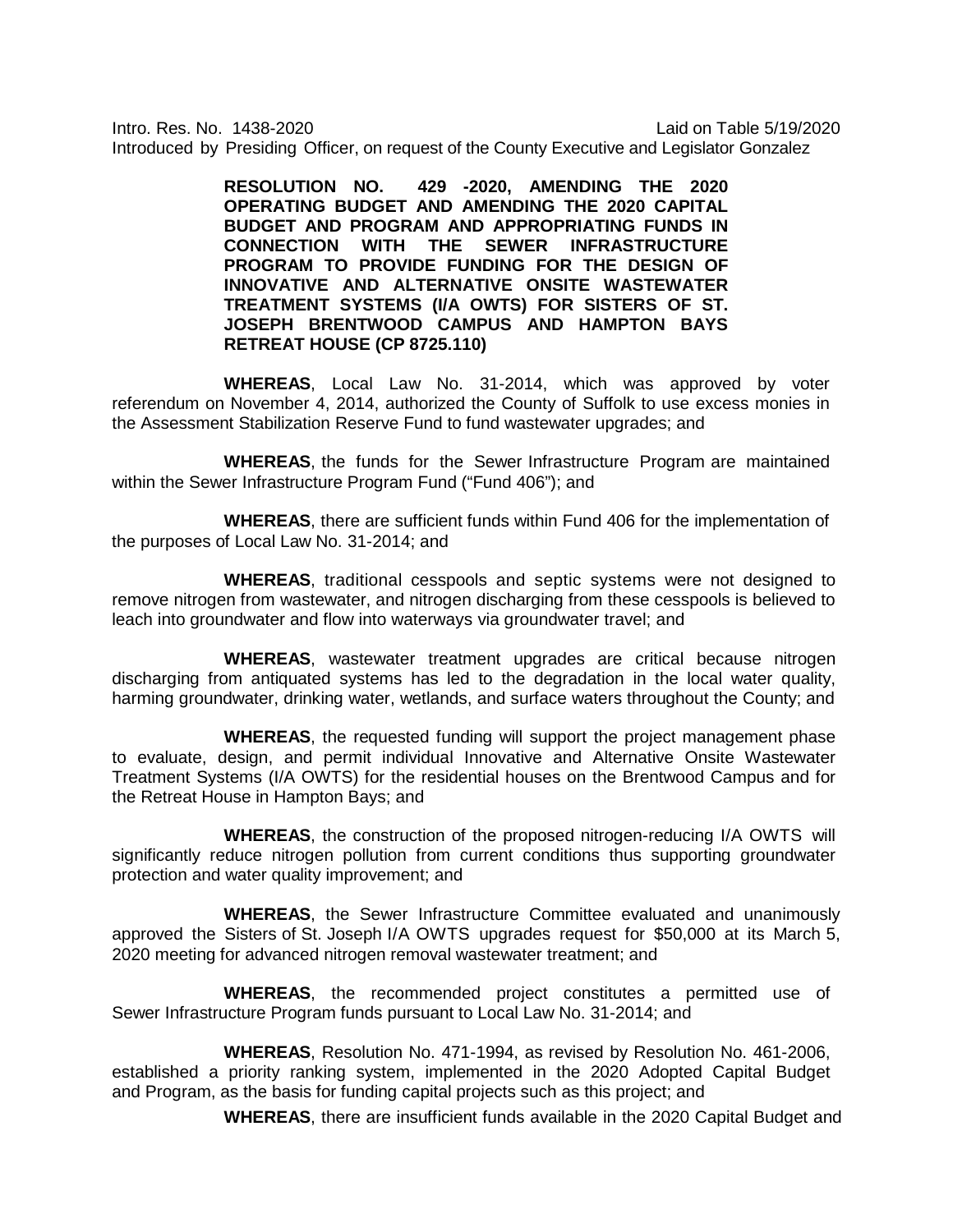Program for this program; and

**WHEREAS**, there are sufficient funds available within Fund 406 to support the appropriation of the recommended project; now, therefore be it

**1st RESOLVED**, that this Legislature, being the lead agency under the State Environmental Quality Review Act ("SEQRA"), Environmental Conservation Law Article 8, hereby finds and determines that this law constitutes a Type II action, pursuant to Section 617.5 (C) (24) information collection including basic data collection and research, water quality and pollution studies, traffic counts, engineering studies, surveys, subsurface investigations and soils studies that do not commit the agency to undertake, fund or approve any Type I or Unlisted action; (26) routine or continuing agency administration and management, not including new programs or major reordering of priorities that may affect the environment; (27) conducting concurrent environmental, engineering, economic, feasibility and other studies and preliminary planning and budgetary processes necessary to the formulation of a proposal for action, provided those activities do not commit the agency to commence, engage in or approve such action; (33) adoption of regulations, policies, procedures and local legislative decisions in connection with any action on this list of Title 6 of New York Code of Rules and Regulations ("NYCRR"), and the Legislature has no further responsibilities under SEQRA; and be it further

**2nd RESOLVED**, that it is hereby determined that this project, with a priority ranking of seventy-two (72) is eligible for approval in accordance with the provisions of Resolution No. 471-1994, as revised by Resolution No. 461-2006; and be it further

**3rd RESOLVED**, that sufficient funds exist within Fund 406 Sewer Infrastructure Program Fund component to cover the cost of the County's share for this project; and be it further

**4th RESOLVED**, that the Adopted 2020 Capital Budget be and hereby is amended and that the interfund transfer be and hereby is appropriated from Fund 406 Sewer Infrastructure Program Fund as follows:

## EXPENDITURES:

|      |       | Approp |                   |                                                 |          |
|------|-------|--------|-------------------|-------------------------------------------------|----------|
|      |       |        |                   | Fund Dept Unit Unit Object Activity Description | Amount   |
| 406. | -IET- |        | DE E525 9600 0000 | Transfer to Capital Fund                        | \$50,000 |

and be it further

**5th RESOLVED**, that the interfund revenues be and hereby are transferred and accepted in the Capital Fund as follows:

## REVENUES:

 Approp Fund Dept Unit Unit Group Rev Source Description Contract Amount